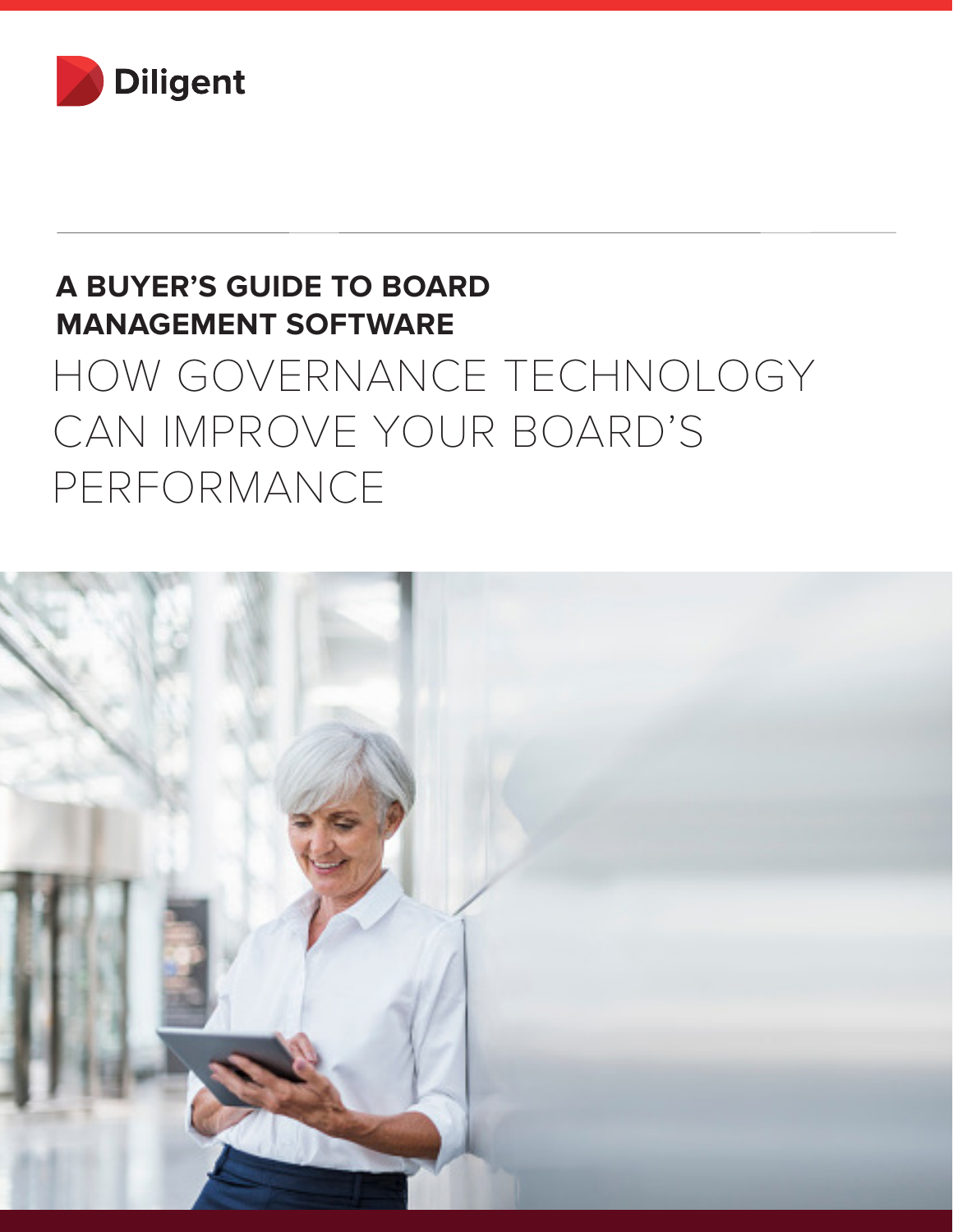

#### **CONTENTS**

| Key Considerations for Selecting Governance Technology |    |
|--------------------------------------------------------|----|
| <b>1. Functionality &amp; Adoptability</b>             | 4  |
| 2. Governance                                          |    |
| 3. Security                                            | 9  |
| <b>4. Reputation &amp; Service</b>                     | 11 |
| Making the Case for Governance Technology              | 13 |
| Why Choose Governance Technology from Diligent         | 14 |

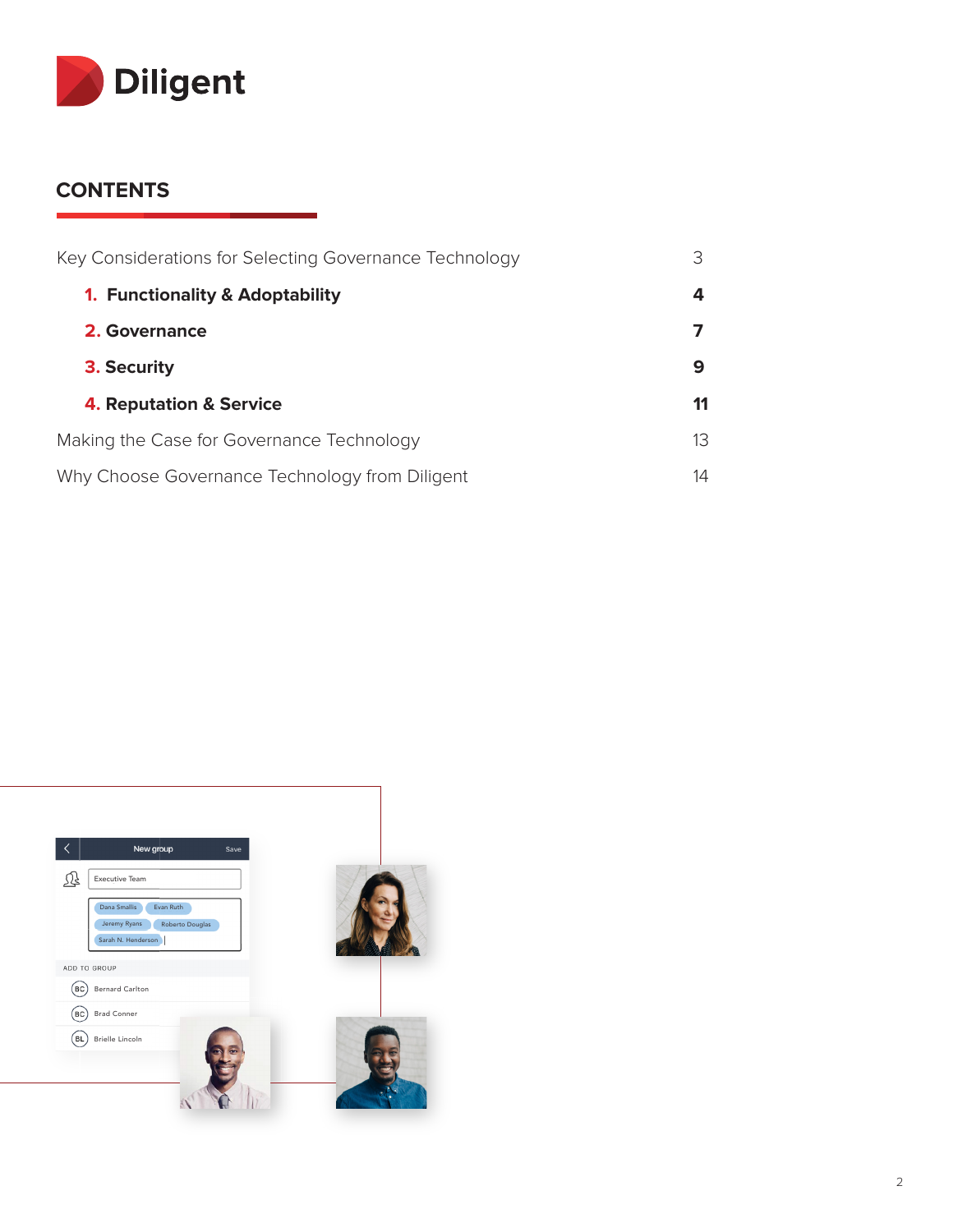

**KEY CONSIDERATIONS FOR SELECTING GOVERNANCE TECHNOLOGY** 

To be truly impactful, today's boards must understand that transparency and accountability are just as important to investors and shareholders as the need to keep pace with new opportunities, new security threats, and new global and economic developments. With the increased focus on reporting requirements for governance, risk and compliance (GRC) protocols, as well as environmental, social and governance (ESG) initiatives, best-in-class governance technology must offer features that:

- **• Enhance collaboration among leadership**
- **• Protect the organization's most sensitive data**
- **• Surface data from GRC programs up to the C-suite and board of directors**

Central to any governance technology is a board portal. A board portal, also known as board management software, is the cornerstone of a forward-thinking approach to modern governance. Board management software is, in many ways, the anchor for a broader governance framework that enables the best practices organizations need to thrive in today's volatile landscape.

When evaluating governance technology, it's critical to identify a solution that provides a streamlined, secure experience not only for board members, but also for the corporate secretary, the general counsel, the risk and compliance teams, and the administrative and legal professionals who will be using it as well. Additionally, special attention must be paid to these essential categories:

- **1. Functionality & Adoptability**
- **2. Governance**
- **3. Security**
- **4. Reputation & Service**

For private, public and nonprofit boards, as well as government organizations, a fully integrated governance solution empowers users to adapt to any challenge, crisis or opportunity with agility and strategic acumen. Governance technology is also critical to enabling a holistic view of governance, risk mitigation, regulatory compliance and ESG initiatives.

Here are the most important questions to ask in each of these four crucial areas — and the answers to look for.

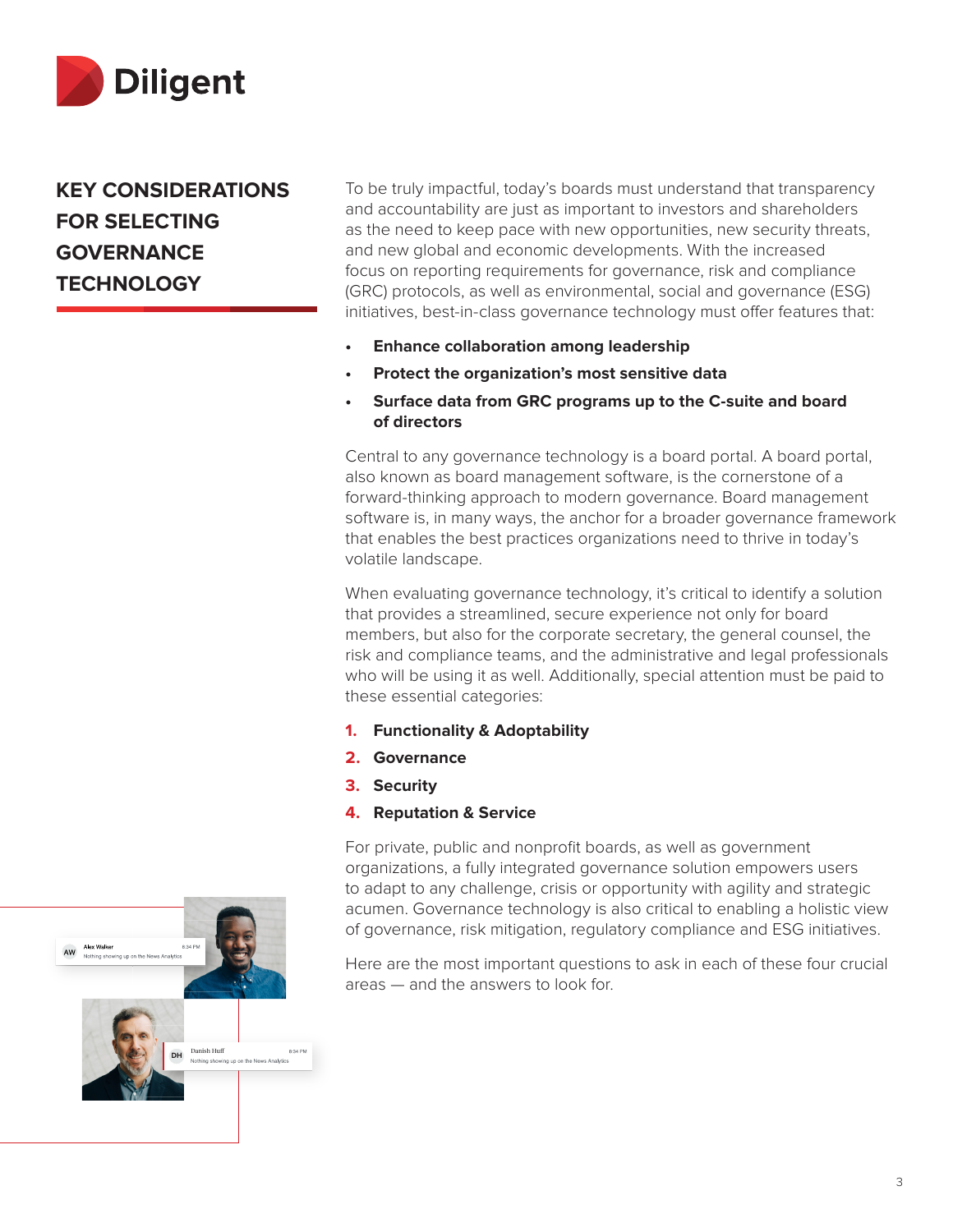

#### **1. FUNCTIONALITY & ADOPTABILITY**

Preparing for a board meeting is time-consuming, and even more so if directors sit on multiple boards. With continuous updates to board documents, board administrators and governance professionals face the arduous task of consolidating all information and keeping track of changes. This process is particularly cumbersome if paper is still used for board book creation and in boardroom record-taking.

While basic board management software features typically include online and offline access to board materials, a wider embrace of governance technology can further improve board meeting preparation practices by streamlining nearly all board functions into a single, secure platform.

Where adoptability is concerned, accessibility is key. For an application to be embraced by your board and executive team, it needs to be accessible across multiple devices, easy to use, and accompanied by live, aroundthe-clock support.

#### **1. FUNCTIONALITY & ADOPTABILITY Q&A**

| <b>Questions to Ask</b>                                                                            | <b>Answers to Expect</b>                                                                                                                                                                                                                                                                                                                                                                                                                                                                 |
|----------------------------------------------------------------------------------------------------|------------------------------------------------------------------------------------------------------------------------------------------------------------------------------------------------------------------------------------------------------------------------------------------------------------------------------------------------------------------------------------------------------------------------------------------------------------------------------------------|
| <b>How does governance</b><br>technology enable an<br>organization to operate more<br>efficiently? | Governance technology enables the secure exchange of, and<br>collaboration on, board materials. Boards should seek out a governance<br>solution that allows for documents to be uploaded, downloaded,<br>discussed, reviewed and signed by board members, executives and<br>other privileged stakeholders. Look for a robust board management<br>solution that supports and improves upon your board's current<br>governance practices by streamlining duties and maximizing efficiency. |
| <b>How does governance</b><br>technology enhance and<br>streamline committee work?                 | The right solution should be able to create intuitive and standardized<br>processes around policy decisions, investment and revenue<br>opportunities, and high-level operations, with information and<br>collaboration capabilities that help boards keep up with reporting<br>requirements and compliance standards.                                                                                                                                                                    |
| What happens if board members<br>serve on multiple boards?                                         | A sophisticated solution gives clients the ability to access multiple board<br>books on a single platform. Accessing board books across all respective<br>boards is only available if the other boards utilize the same governance<br>platform.                                                                                                                                                                                                                                          |

Q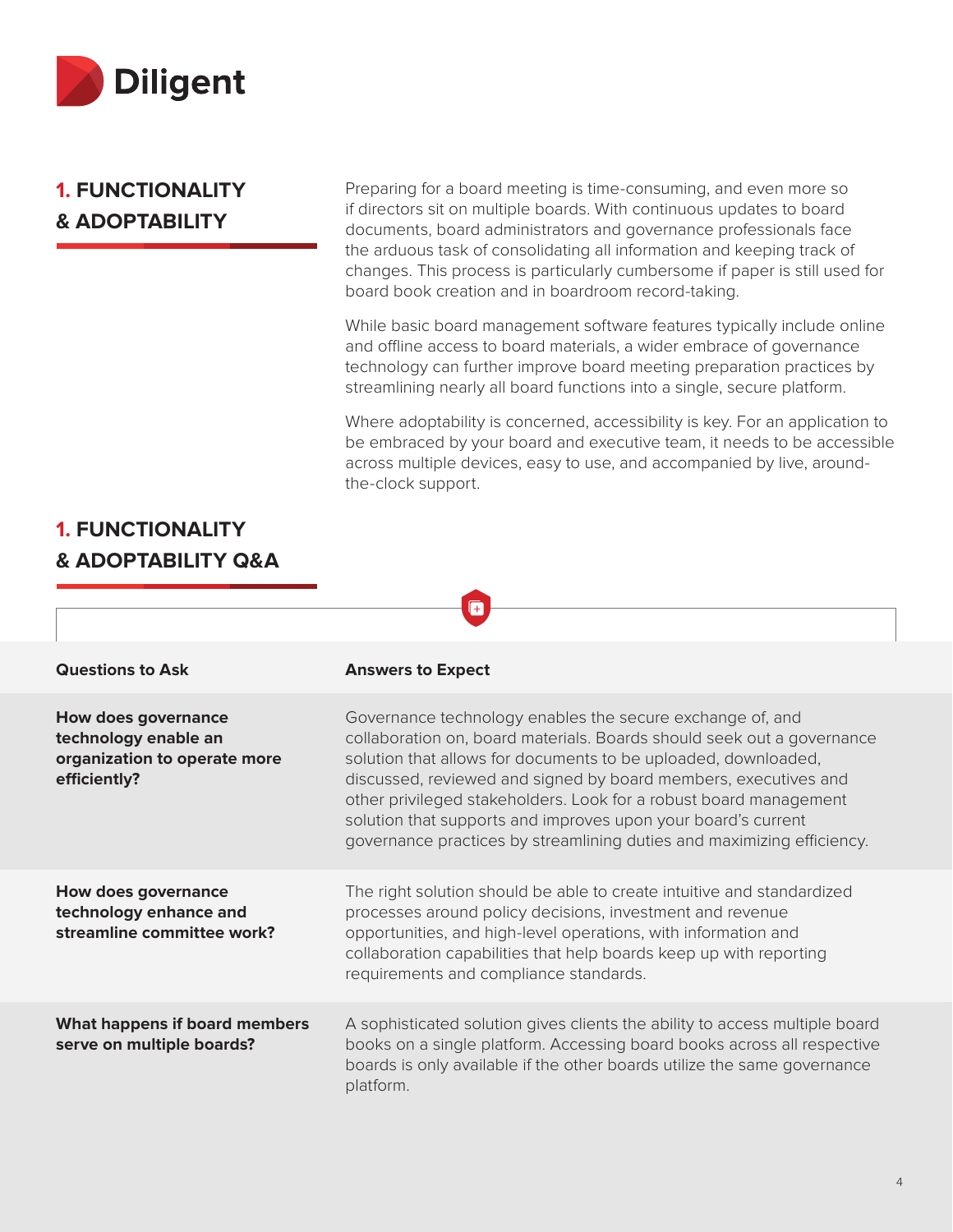

### **1. FUNCTIONALITY & ADOPTABILITY Q&A (CONTINUED)**

| <b>Questions to Ask</b>                                                       | <b>Answers to Expect</b>                                                                                                                                                                                                                                                                                                                                                                                                                                                                                                                                              |
|-------------------------------------------------------------------------------|-----------------------------------------------------------------------------------------------------------------------------------------------------------------------------------------------------------------------------------------------------------------------------------------------------------------------------------------------------------------------------------------------------------------------------------------------------------------------------------------------------------------------------------------------------------------------|
| <b>How does governance</b><br>technology enhance visibility for<br>the board? | The right solution should display all necessary information simply and<br>concisely in a single dashboard, making everything easier for boards to<br>view and manage.                                                                                                                                                                                                                                                                                                                                                                                                 |
| How does digitization and<br>automation make board life<br>easier?            | The digitization and automation of key board processes - from<br>evaluations, D&O questionnaires, and virtual voting and signatures to<br>book-building, board material dissemination, meeting minute-taking and<br>questionnaire analysis - ensures that the board is efficient and the flow<br>of information is secure at all times.                                                                                                                                                                                                                               |
| Is the governance technology<br>scalable?                                     | The right governance technology will be able to grow with the demands<br>of an organization and should reflect shifts and changing priorities as<br>governance best practices evolve. Accordingly, the technology should<br>offer tools including entity management (enabling organizations to<br>simplify entity governance from top to bottom); ESG benchmarking;<br>executive compensation comparisons and reports; risk and compliance<br>monitoring; and in-depth data analytics, so that boards have all the<br>information they need to make better decisions. |
| How often are features improved<br>upon and new ones developed?               | A governance software provider should be continuously innovating<br>on its features and capabilities. Providers should be releasing features<br>annually, if not more frequently. Seek a board management platform<br>provider who is regularly investing in research and development and<br>continuously growing, whether through strategic acquisitions or newly<br>developed solution sets.                                                                                                                                                                        |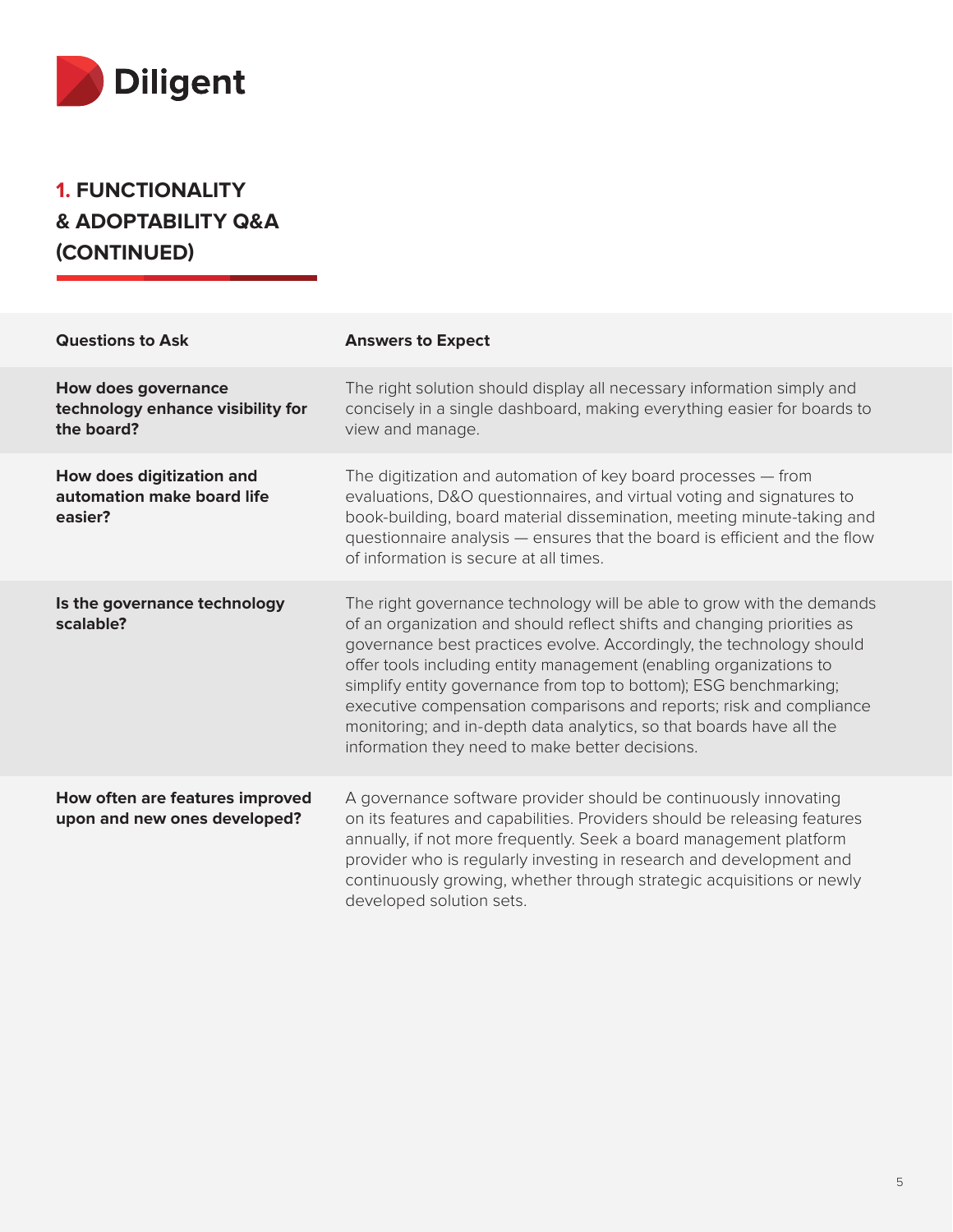

### **1. FUNCTIONALITY & ADOPTABILITY Q&A (CONTINUED)**

| <b>Questions to Ask</b>                                 | <b>Answers to Expect</b>                                                                                                                                                                                                                                                                                                                                                                                                                             |
|---------------------------------------------------------|------------------------------------------------------------------------------------------------------------------------------------------------------------------------------------------------------------------------------------------------------------------------------------------------------------------------------------------------------------------------------------------------------------------------------------------------------|
| How does the implementation<br>process work?            | A hasty implementation process can often lead to corners being cut and<br>due diligence being neglected. Look for a provider who is empathetic to<br>board satisfaction and who can ensure that the implementation process<br>is well-planned and accounts for the needs of all stakeholders and<br>users. Obtain as much information as possible about the onboarding<br>process prior to adoption.                                                 |
|                                                         | Onboarding should be customized for each organization and end<br>user. Ongoing support is critical to the sustained adoption of a board<br>platform. Support - whether via phone call, online chat, virtual meeting,<br>in-depth training or retraining - should be provided for the duration<br>of your contract. The provider should also support continuous training,<br>especially as improvements to features and functionality are introduced. |
| What are your adoption and<br>customer attrition rates? | A provider should be able to share how their board member<br>engagement levels compare across the industry. A provider should<br>not only have high adoption rates, but it should have users (particularly<br>directors) who are taking full advantage of platform features and<br>functionality.                                                                                                                                                    |
|                                                         | Also ask for the total number of customers who leave annually, divided<br>by the total number of customers. Work with a provider who has a high<br>retention rate and be wary of those that have high cancellation rates.                                                                                                                                                                                                                            |
|                                                         |                                                                                                                                                                                                                                                                                                                                                                                                                                                      |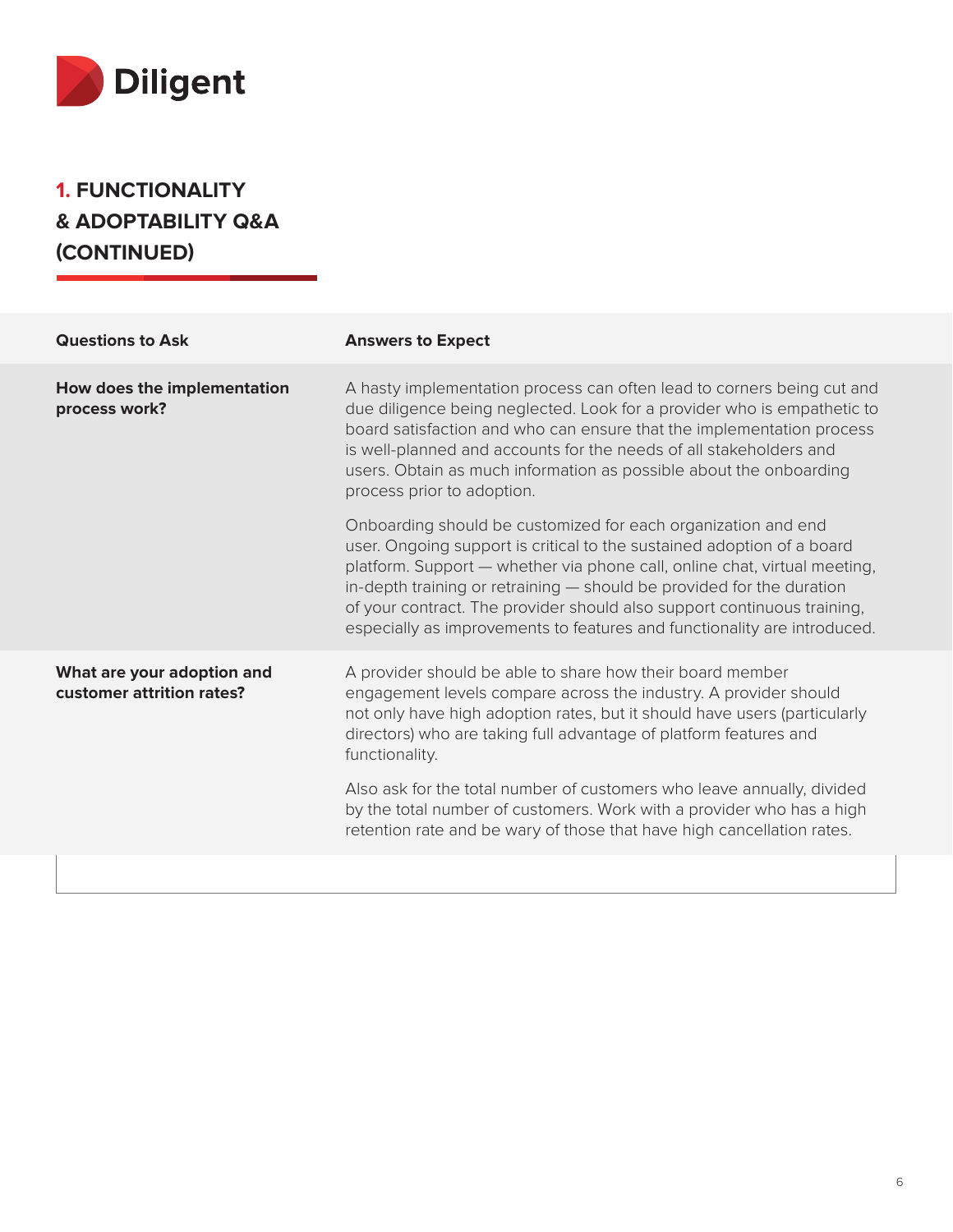

#### **2. GOVERNANCE**

In today's boardrooms, good governance practices are rooted in adaptable governance technology. Any solution that you choose should be able to grow and evolve with your company over time.

Core to good governance is an effective board evaluation process and better visibility into competitors, industry trends and stakeholder sentiment, alongside having a strong handle on data and reporting.

#### **2. GOVERNANCE Q&A**

|                                                                                                        | 血                                                                                                                                                                                                                                                                                                                                                                                                                                                                                |
|--------------------------------------------------------------------------------------------------------|----------------------------------------------------------------------------------------------------------------------------------------------------------------------------------------------------------------------------------------------------------------------------------------------------------------------------------------------------------------------------------------------------------------------------------------------------------------------------------|
|                                                                                                        |                                                                                                                                                                                                                                                                                                                                                                                                                                                                                  |
| <b>Questions to Ask</b>                                                                                | <b>Answers to Expect</b>                                                                                                                                                                                                                                                                                                                                                                                                                                                         |
| How does the governance<br>technology support and enable<br>stakeholder and shareholder<br>engagement? | Organizations must be able to access and curate the information they<br>need to remain vigilant on stakeholder sentiment. Public company<br>boards should have access to the same data that their investors and<br>proxy advisors use for purposes of visibility and benchmarking. An<br>organization with a holistic, real-time view of stakeholder sentiment will<br>be better equipped to engage with investors and mitigate shareholder<br>activists.                        |
|                                                                                                        | Boards should look for a solution that allows them to automatically track<br>news and sentiment across thousands of sources, while also monitoring<br>competitors and the industry landscape alongside evolving local and<br>global regulations. The solution should be able to identify potential red<br>flags, and it should offer the ability to measure executive compensation<br>according to relative performance metrics.                                                 |
| How can governance technology<br>support searches for board talent<br>and for diverse candidates?      | Skills and talent needs will vary from one board to the next. Too often,<br>the search process for new directors is limited to the networks of<br>existing board members, which frequently fails to provide a pool of<br>candidates that is truly diverse. Seek out a governance technology<br>solution that can provide access to a database of qualified board<br>candidates - one that can be accessed by directors at any time.                                              |
| <b>How does governance</b><br>technology help to drive board<br>performance?                           | An engaged board, with the strengths of its directors leveraged<br>effectively, is closely linked to continued growth and success.<br>Diversity among board member skillsets in ways that mirror long-<br>term organizational strategy is crucial when it comes to addressing<br>stakeholder demands. An effectively optimized board leveraging<br>robust governance technology is able to shift its time and energy from<br>administrative processes to more strategic outputs. |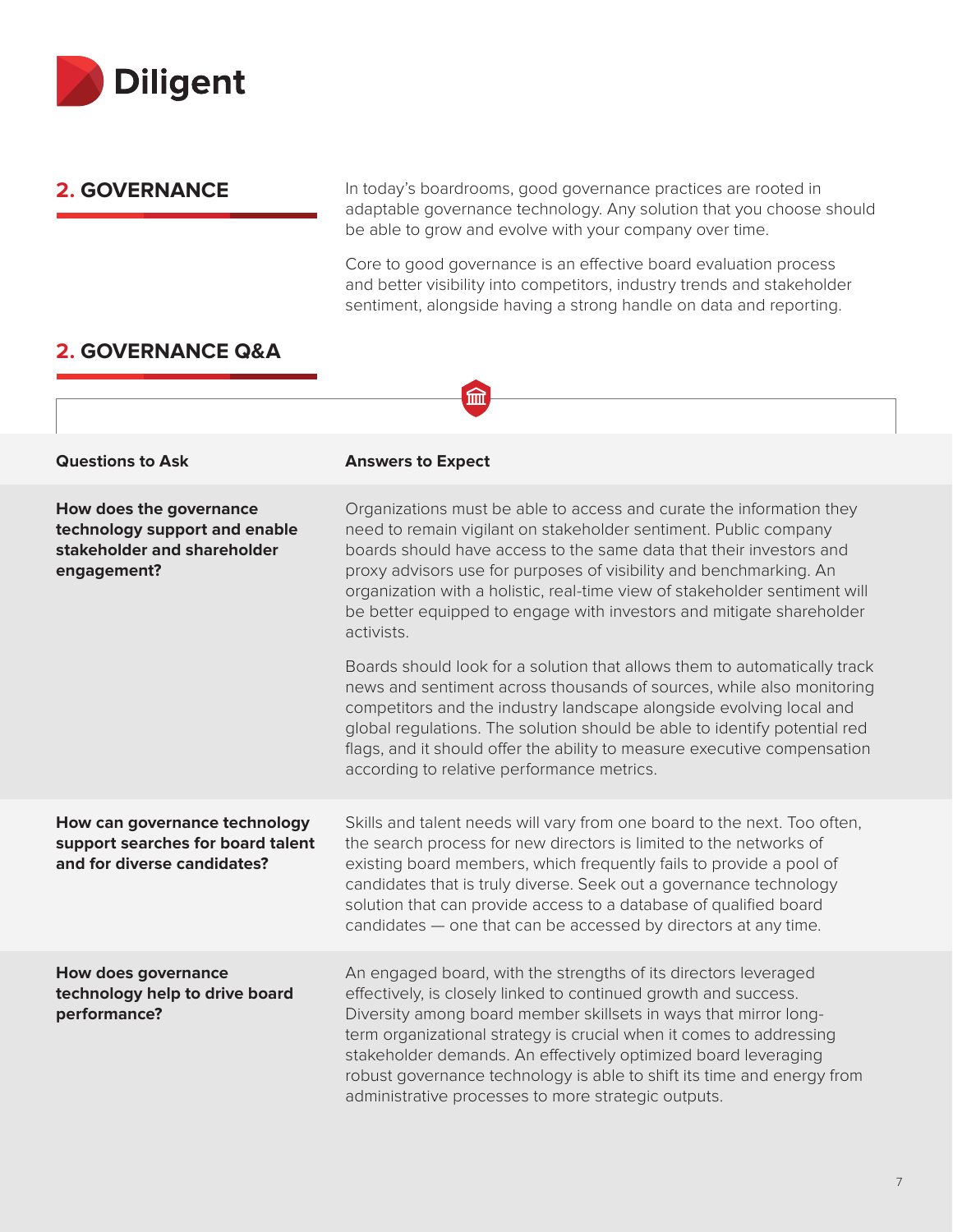

#### **2. GOVERNANCE Q&A (CONTINUED)**

| <b>Questions to Ask</b>                                                                   | <b>Answers to Expect</b>                                                                                                                                                                                                                                                                                                                                                                                                                                                  |
|-------------------------------------------------------------------------------------------|---------------------------------------------------------------------------------------------------------------------------------------------------------------------------------------------------------------------------------------------------------------------------------------------------------------------------------------------------------------------------------------------------------------------------------------------------------------------------|
| <b>How does governance</b><br>technology elevate the<br>governance professional's role?   | Governance professionals should feel empowered by the governance<br>technology they use. More than ever, boards rely on governance<br>professionals to deliver the kinds of insights that improve visibility and<br>decision-making. Look for a solution that not only drives efficiency<br>among board processes, but that also empowers governance<br>professionals to act as trusted advisors to their board.                                                          |
| <b>How does governance</b><br>technology facilitate data<br>integration and reporting?    | A truly effective governance technology solution should help boards<br>navigate and prepare for upcoming regulations - around ESG, for<br>example - alongside increased shareholder expectations. Robust<br>governance technology not only aids real-time reporting but helps<br>to break down silos common to legacy systems, while effectively<br>interpreting data with intuitive dashboards and visualizations.                                                       |
| <b>How does governance</b><br>technology bring risk and<br>compliance into the boardroom? | Questions around risk and compliance permeate organizations at a<br>deeper level than ever before. Boards should look for a solution that<br>allows them to have holistic conversations with full information at their<br>fingertips. Strong governance technology allows boards to see all the<br>essential information they need to make the right decisions through an<br>integrated, dashboard-driven system that displays essential data in its<br>most useful form. |
|                                                                                           | In tandem with that approach, governance technology can help boards<br>to secure communications, maintaining a secure line of sight into<br>confidential channels while minimizing risk. Governance technology<br>should mitigate information leaks, enable the easy collection of<br>critical information from board members and executives, and ensure a<br>dedicated communication channel in times of crisis.                                                         |
|                                                                                           |                                                                                                                                                                                                                                                                                                                                                                                                                                                                           |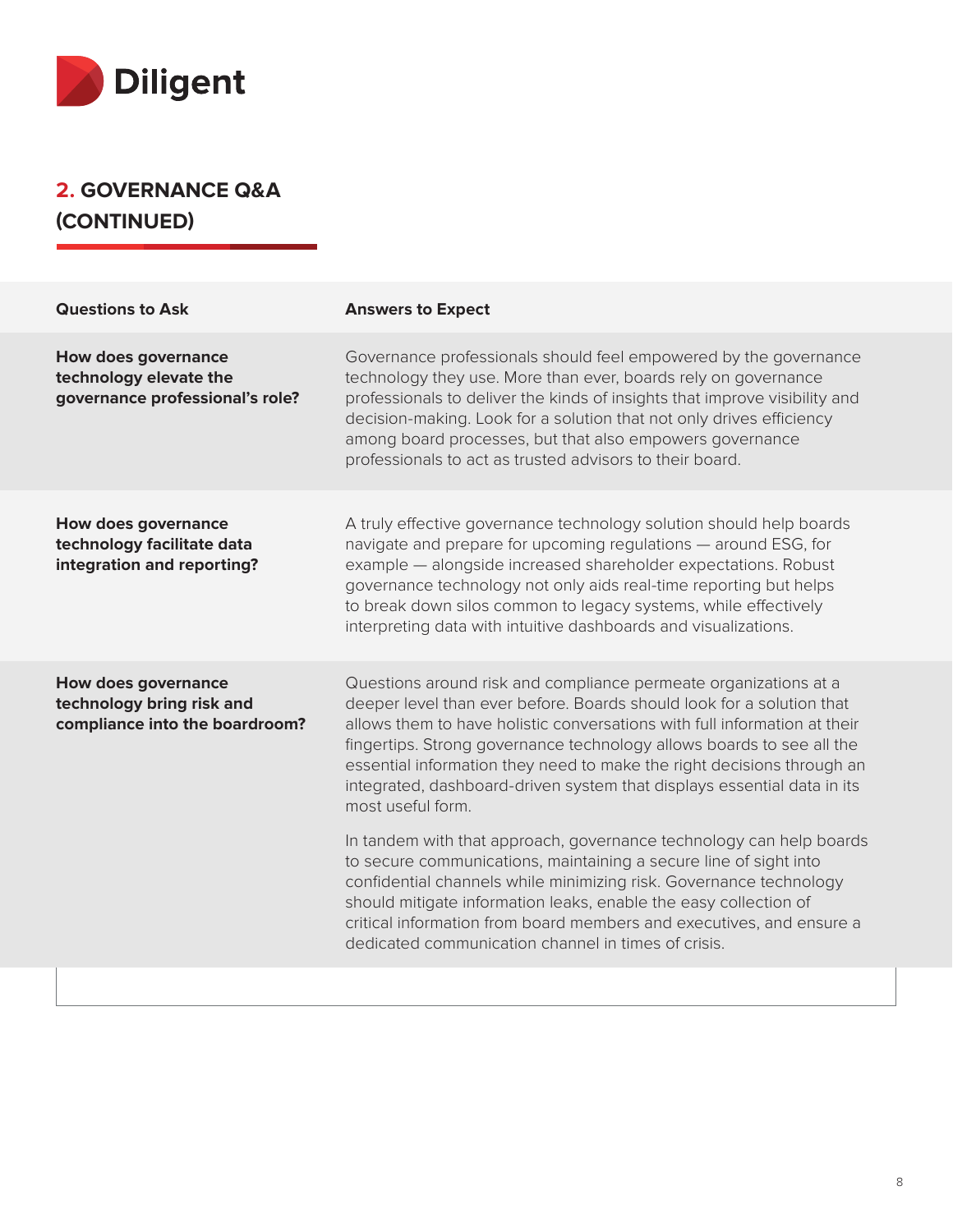

**3. SECURITY** Security must be top of mind. Investing in governance technology – particularly with its protections for boards, executives and the sensitive data they regularly handle — can enhance your organization's security posture. Pay special attention to how seriously your chosen provider takes security, whether they continually reinvest in security enhancements and how they mitigate the risks associated with a potential breach. Simply asking them whether they are allocating spend toward the latest security technologies can be a sufficient conversation starter. Ultimately, you want a secure solution that uses state-of-the-art security methodologies and encryption, not just another file management system.

#### **3. SECURITY Q&A**

|                                                                                                      | 6                                                                                                                                                                                                                                                                                                                                                                                                                                                                                                      |
|------------------------------------------------------------------------------------------------------|--------------------------------------------------------------------------------------------------------------------------------------------------------------------------------------------------------------------------------------------------------------------------------------------------------------------------------------------------------------------------------------------------------------------------------------------------------------------------------------------------------|
|                                                                                                      |                                                                                                                                                                                                                                                                                                                                                                                                                                                                                                        |
| <b>Questions to Ask</b>                                                                              | <b>Answers to Expect</b>                                                                                                                                                                                                                                                                                                                                                                                                                                                                               |
| How will you protect our data<br>and any notes we add to the<br>application?                         | Your chosen provider should have the highest security standards and<br>level of data encryption. Client data should be encrypted at rest, in<br>transit and on users' devices, with at least 256-bit encryption. Unique<br>encryption keys should be provided for every client, and the provider<br>should ensure that keys are protected and handled by separately<br>managed hardware.                                                                                                               |
| Is it possible to securely share<br>confidential data with other users<br>and trusted third parties? | In light of the reputational and financial consequences of a data breach,<br>it is no longer enough to rely on shared network drives or out-of-the-box<br>cloud solutions to protect your organization's most sensitive information.<br>Ensure that your chosen provider has systems in place that allow you<br>to secure and automate the collation, distribution and management of<br>board materials. Look also for the ability to share sensitive data and files<br>with privileged third parties. |
| <b>Which third-party certifications</b><br>do you have, and how long have<br>you had them?           | The provider should meet the highest security standards and maintain<br>key certifications. These include a history of clean annual SOC-2/<br>SSAE 18 audits and ISO 27001 certifications for security. These<br>certifications mean the provider is operating in compliance with<br>required organizational controls for managing risk and information<br>security management systems (ISMS) standards. A copy of a provider's<br>certifications should be available upon request.                    |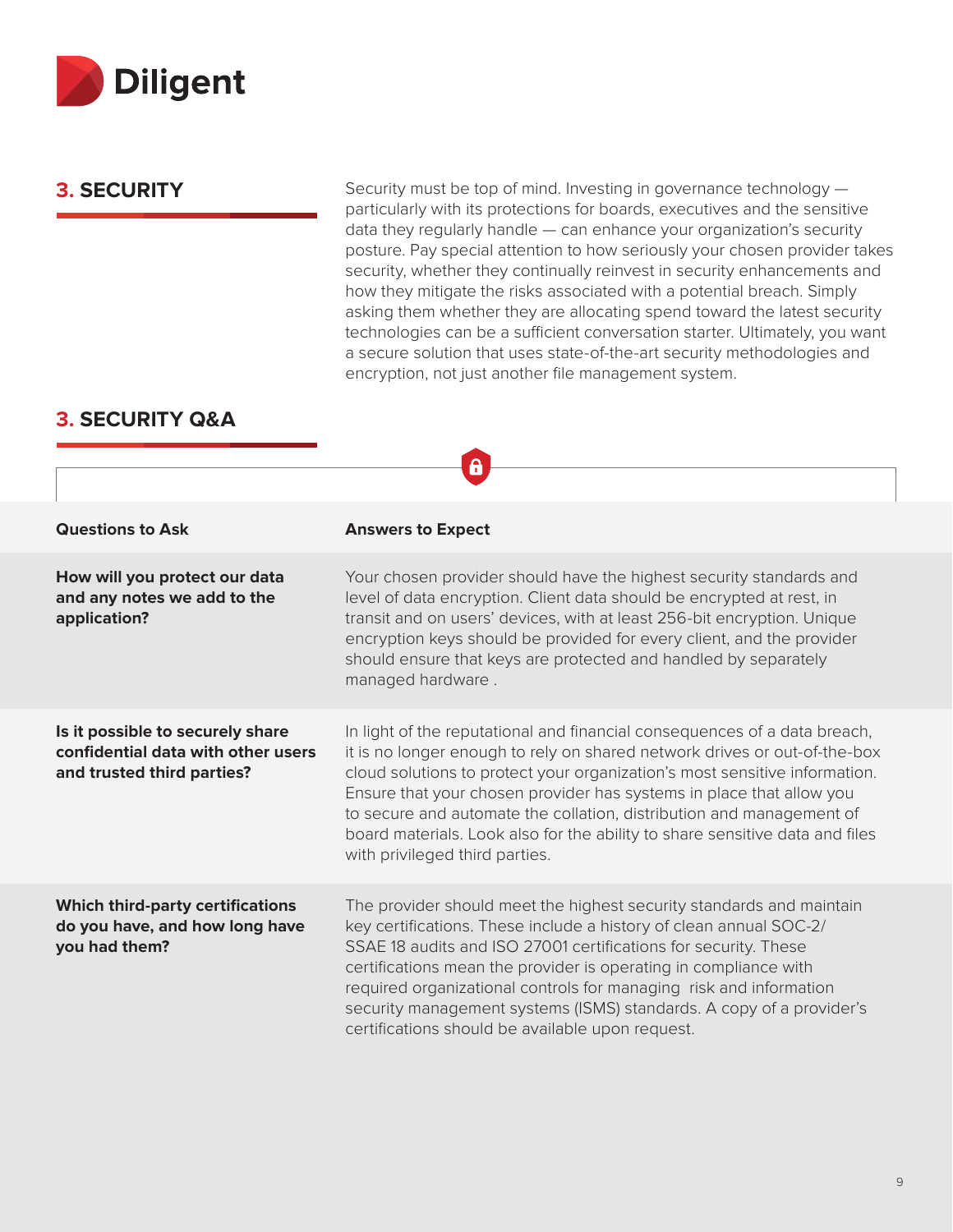

#### **3. SECURITY Q&A (CONTINUED)**

| <b>Questions to Ask</b>                                                                                 | <b>Answers to Expect</b>                                                                                                                                                                                                                                                                                                                                                                                                                  |
|---------------------------------------------------------------------------------------------------------|-------------------------------------------------------------------------------------------------------------------------------------------------------------------------------------------------------------------------------------------------------------------------------------------------------------------------------------------------------------------------------------------------------------------------------------------|
| How often do you conduct third-<br>party penetration and security<br>testing?                           | To stay abreast of evolving threats, a provider should conduct regular<br>vulnerability scanning of the infrastructure, dynamic automated security<br>scanning of the service, and application penetration and network<br>penetration testing.<br>A provider should also allow clients and potential clients to conduct their<br>own security and penetration testing (or engage third parties of their<br>own) to run independent tests. |
| How does security differ when<br>the application is online<br>vs. offline?                              | Whether a client accesses board materials online or offline via a board<br>management platform, a provider should ensure that all materials and<br>services remain completely secure and cannot be compromised.                                                                                                                                                                                                                           |
| Does the application digitally<br>shred end users' notes after the<br>meeting to limit discoverability? | A provider should also offer clients the ability to permanently remove<br>user notes and annotations, leaving no digital record. The timing of this<br>wipe should be controlled by the client - as an automated process or<br>on-demand. Alternatively, the solution should be flexible, allowing for<br>the archiving of user notes, if necessary.                                                                                      |
| How does the software support<br>virtual meeting routines?                                              | With virtual, work-from-home environments more prevalent than ever,<br>users are more susceptible to cybercriminals looking to intercept data<br>shared across unencrypted cloud-based applications. For this reason,<br>any provider should offer fully secure tools for communicating, voting<br>and collaborating in real time.                                                                                                        |
| How do you alert users if a data<br>breach has occurred?                                                | Breach attempts are not unusual, but you should prioritize providers that<br>put security first. Your company should aim to select a provider<br>that has no known data breaches and few security incidents. In<br>the event of a breach or security event, the provider should be<br>forthright and transparent, and provide regular updates on potentially<br>compromised data.                                                         |
|                                                                                                         |                                                                                                                                                                                                                                                                                                                                                                                                                                           |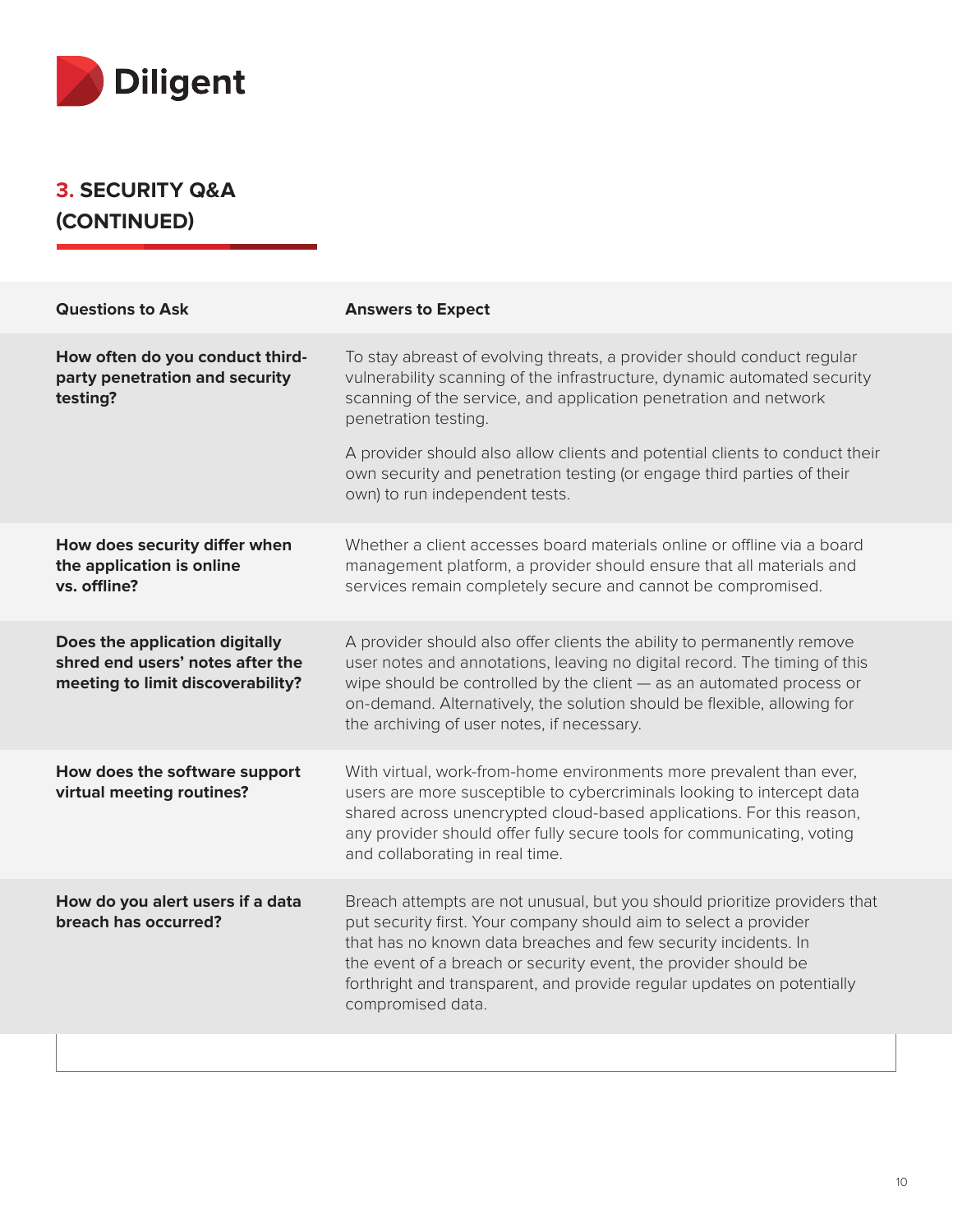

#### **4. REPUTATION AND SERVICE**

While more board portals continue to emerge, few are fully integrated governance management solutions. Even fewer provide around-the-clock, concierge-level service that enables board members, executives and governance professionals to get back up and running quickly — especially in a critical moment requiring a rapid response. Good governance is a competitive advantage, and any governance technology you adopt should facilitate that at all times, for all end users.

#### **4. REPUTATION AND SERVICE Q&A**

|                                                                                                              | 曰                                                                                                                                                                                                                                                                                                                                                                                                                                                                  |
|--------------------------------------------------------------------------------------------------------------|--------------------------------------------------------------------------------------------------------------------------------------------------------------------------------------------------------------------------------------------------------------------------------------------------------------------------------------------------------------------------------------------------------------------------------------------------------------------|
|                                                                                                              |                                                                                                                                                                                                                                                                                                                                                                                                                                                                    |
| <b>Questions to Ask</b>                                                                                      | <b>Answers to Expect</b>                                                                                                                                                                                                                                                                                                                                                                                                                                           |
| How many years has your<br>company been in the governance<br>technology space?                               | Look for at least 10 years of tenure in the governance space. Providers<br>with this tenure typically understand and can address the pain points<br>of both directors and governance professionals. In addition to being<br>an industry leader, the provider should have extensive experience<br>innovating software solutions that address and satisfy board and<br>governance needs.                                                                             |
| What awards and recognition<br>have you won for customer<br>service, application usability<br>or innovation? | Awards serve as an important independent benchmark for performance.<br>Seek out a provider that has been recognized for delivering the same<br>best-in-class service they would provide their own board.                                                                                                                                                                                                                                                           |
| Who are some marquee clients<br>in our industry?                                                             | Look for a breadth and depth of experience within your specific<br>industry. An experienced provider will offer customized implementation,<br>specialized support and insights on ways to maximize efficiencies across<br>board roles.                                                                                                                                                                                                                             |
| Do you provide around-the-clock<br>service, and what is the typical<br>wait time for support calls?          | 24/7/365 support is essential. Due to the nature of boards, urgent<br>questions often arise at off-hours. Provider support should be<br>immediate, without the need for return calls or lengthy hold times.<br>Those servicing client requests should be in-house platform experts<br>who are trained to resolve issues efficiently and effectively. Selecting<br>a provider committed to quickly resolving clients' issues also helps<br>mitigate security risks. |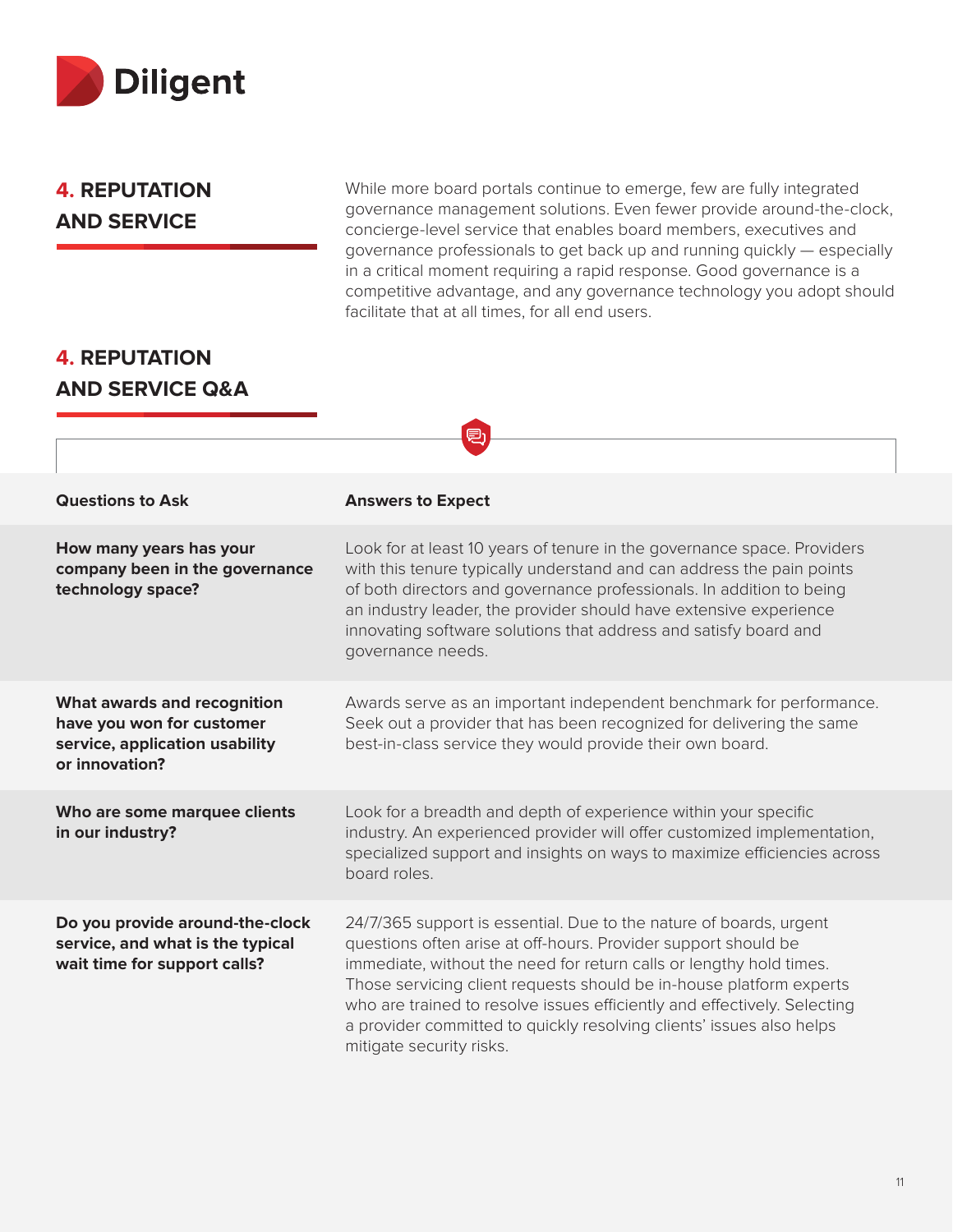

**4. REPUTATION AND SERVICE Q&A (CONTINUED)**

#### **Questions to Ask <b>Answers to Expect**

**To what professional bodies and organizations does your company belong?**

Any provider should be actively engaged in the corporate governance space and involved in professional organizations like the Society for Corporate Governance, the National Association of Corporate Directors (NACD), the National Investor Relations Institute (NIRI) and other member organizations in the space. Seek out a provider that can enhance the board's experience internally through its partnerships and thought leadership.

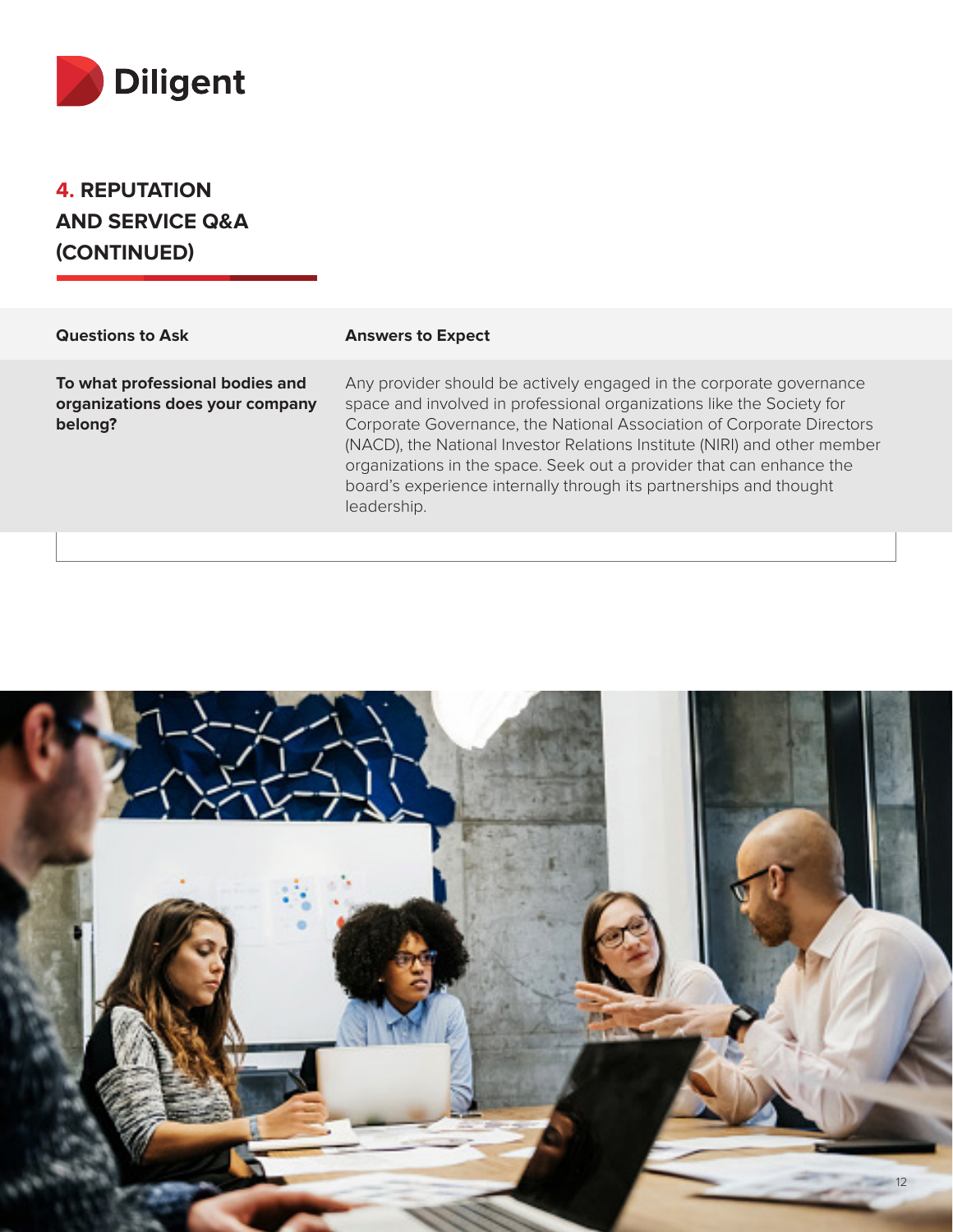

#### **MAKING THE CASE FOR GOVERNANCE TECHNOLOGY**

Once you've decided on a governance technology solution that goes above and beyond to meet the needs of your organization, it's time to get buy-in from the board and other key stakeholders. Making the case for governance technology requires presenting the core benefits in a quick and digestible format for busy board directors.

Governance technology can help boards and leaders to:

- **Enhance their visibility:** Aggregate all essential information and data into one streamlined solution, ensuring a holistic, integrated view of audit, risk, information security, ethics and compliance across the organization.
- **Increase efficiency:** Move all agendas, documents, annotations and discussions into one centralized location for a cleaner and more productive board meeting workflow.
- **Improve security:** Be intentional about data protection. Safequard your most sensitive information.
- **Mitigate risk:** Apply a unified risk methodology based in best practices to deliver executive visibility and alignment across your organization.
- **Create a culture of compliance:** Ensure compliance across the organization and empower employees to make more ethical choices.
- **Streamline communications:** Collaborate, share and exchange ideas in a secure environment for agile, strategic decision-making.
- **Save time and money:** Eliminate tedious, manual processes. Dedicate more time to strategy, development and ensuring high performance.
- **Practice better governance:** Ensure the adoption of governance best practices even in a shifting, dynamic landscape.

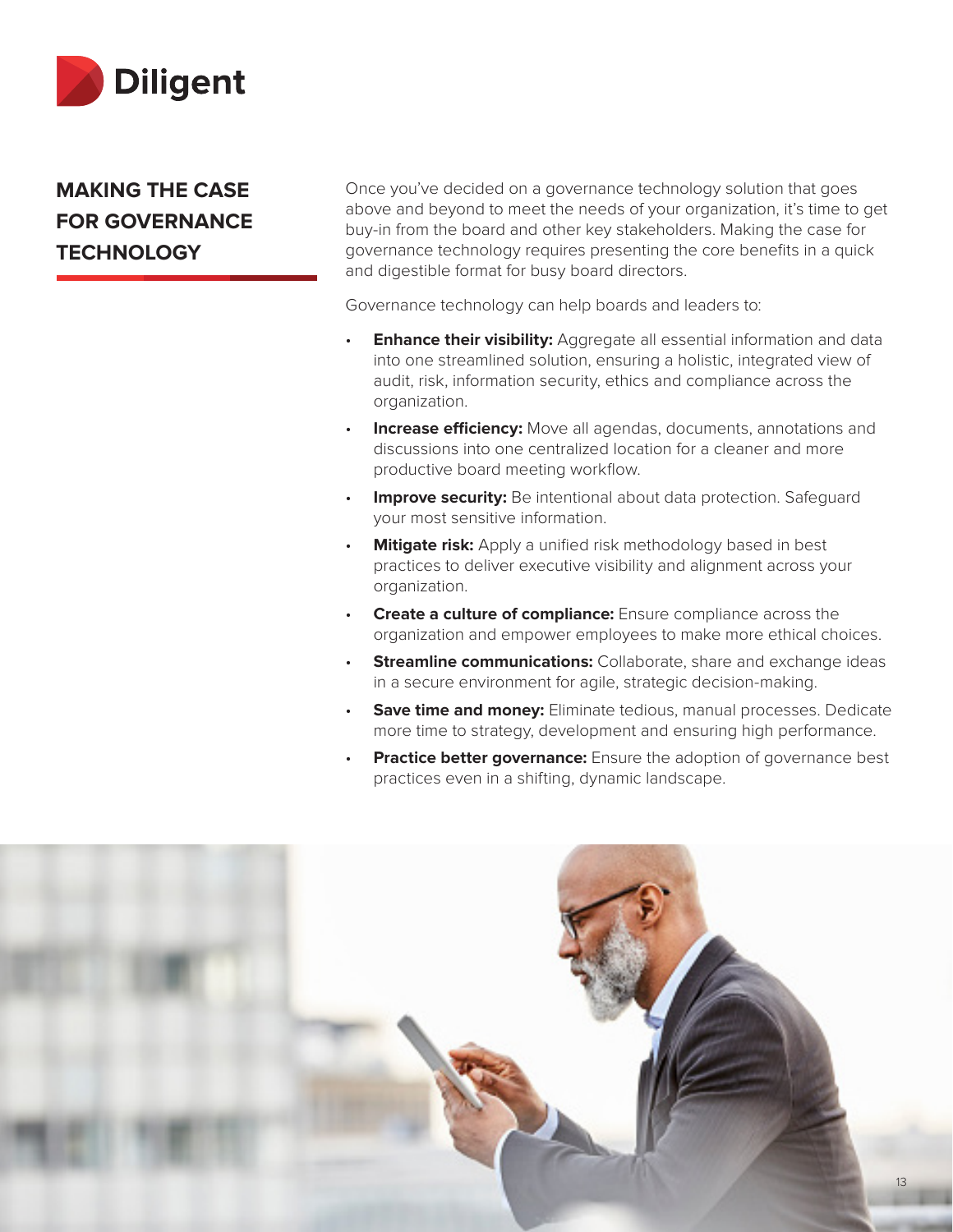

**WHY CHOOSE GOVERNANCE TECHNOLOGY FROM DILIGENT**

#### **Introducing Diligent's Modern Governance Platform PERSONALIZED DASH-BOARD EXPERIENCE**  $\sum_{n=1}^{\infty}$  $\langle \mathbf{o} \rangle$  $\bigcirc \hspace{-1.2ex} \bigcirc$  $\bullet$  $\overline{\phantom{a}}$ **Board Operational Risk Mission Networks Advanced ESG Compliance Governance Management Governance Governance Governance Analytics** <del>ローロ</del><br>ヽヮ╱ **COMMUNICATION & COLLABORATION**

If your company is looking to procure board management software, Diligent has a suite of modern governance solutions that will give you a competitive advantage. Our solutions offer industry-leading security and collaboration features to more than 19,000 organizations across the globe. Here is what some of them have shared:

**SCALABLE • EXTENSIBLE • FLEXIBLE**

**PLATFORM & 3RD PARTY INTEGRATIONS**

# **FUNCTIONALITY & ADOPTABILITY**

旦 旦  $\bullet$   $\neg$   $\bullet$ 

"Timeliness is such an important characteristic for the modern board. With Diligent, I can have the materials on the hour, load it up within five minutes, and the board or committee can start a meeting one minute later. Gone are the days of building and updating paper board packs."

Michael Ling Deputy Company Secretary CLP Holdings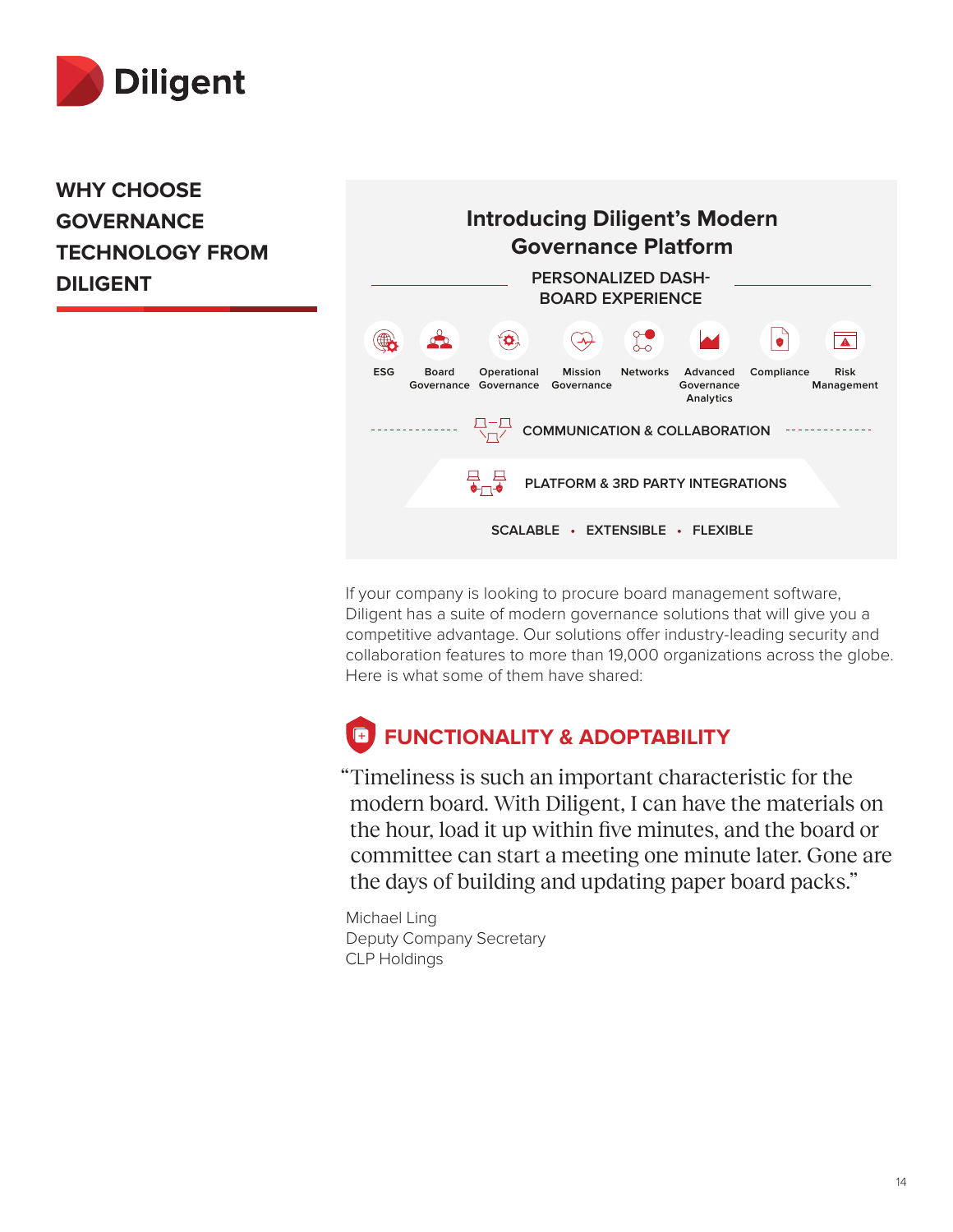

**WHY CHOOSE GOVERNANCE TECHNOLOGY FROM DILIGENT (CONTINUED)**

# **GOVERNANCE**

"By focusing on the quality of the information being provided to the board, it ensures they are not getting tangled in the weeds and becoming too operational. There is a greater focus on strategic oversight. Modern governance platforms really make my life as a board administrator much easier."

Dauniika Puklowski Director, Board Administration Services Ltd

# **SECURITY**

"When you're sending materials by email, it's never a good thing because you always run the risk of someone having access to the email or sending to the wrong email address. With Diligent, it's a secure connection, and only the people you want to see the materials can see them."

Suzanne VanSligtenhorst Corporate Law Clerk New Gold

# **REPUTATION & SERVICE**

"Sometimes vendor telephone support services can be average at best, but it is clear that Diligent has got this absolutely right. They are so skilled at helping you get to the finish line when you are trying to get something done."

Andrew Aspital, Head of Operations Big Society Capital